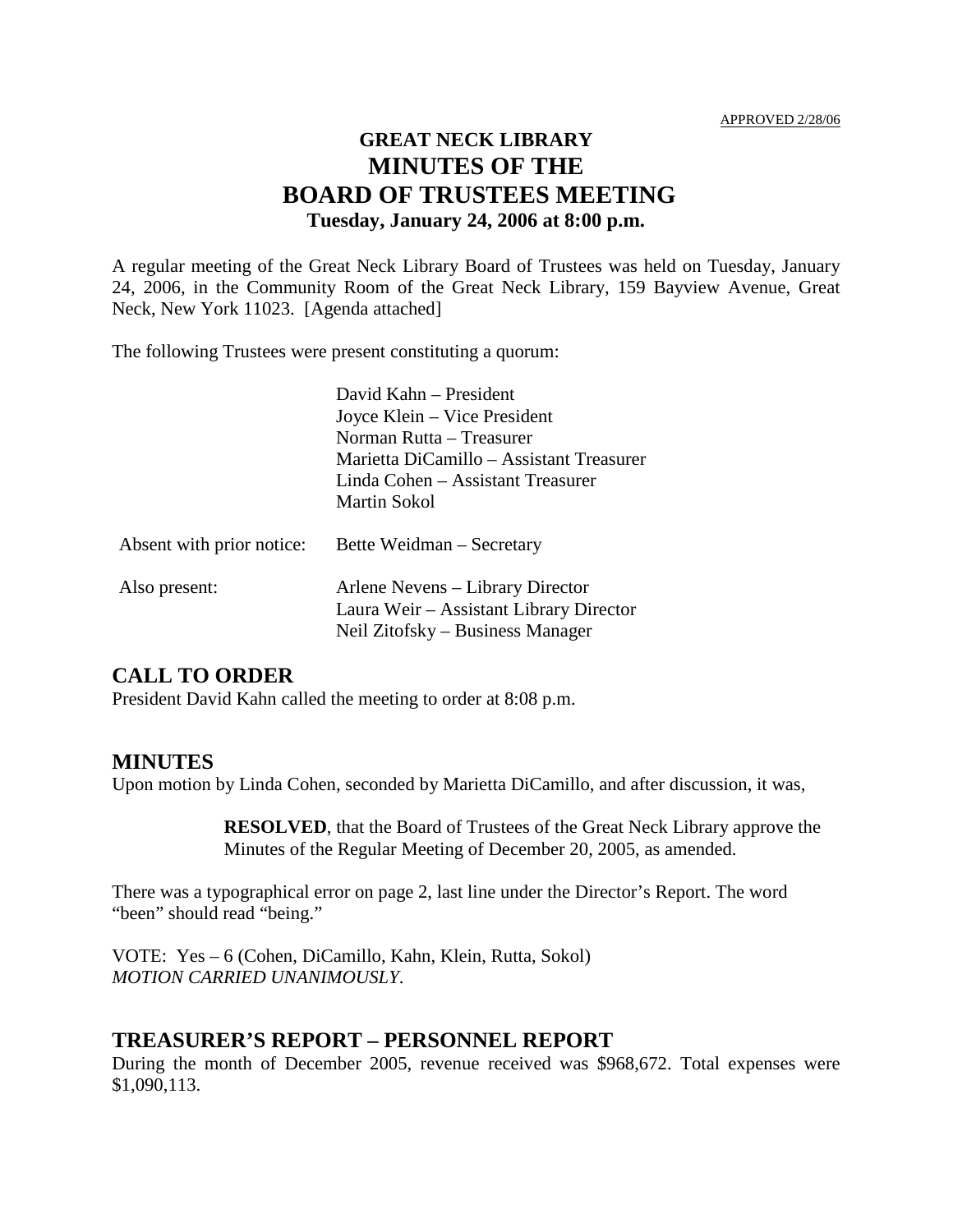At the close of business, December 31, 2005, total operating fund holdings were \$1,171,834. Of these funds \$1,167,514, was on deposit at HSBC and The Bank of New York, and \$4,320 was on hand in Petty Cash funds at Main and the Branches. This compares to a December 31, 2004, balance of \$869,789.

Additionally, the cash balance of the Main Building and Special Services fund was \$1,177,934; the Automated Library fund was \$56,188; the Restricted Gift fund was \$46,715; the Branch and Special Services fund was \$101,003. These funds totaled \$1,381,841 on December 31, 2005. The December 31, 2004, total was \$1,489,191.

Upon motion by Norman Rutta, seconded by Joyce Klein, and after discussion, it was,

**RESOLVED,** that the Board of Trustees of the Great Neck Library accept the January 24, 2006, Treasurer's Report with the Personnel Changes of December 17, 2005, through January 20, 2006.

Public Comments: Ralene Adler

VOTE:Yes – 6 (Cohen, DiCamillo, Kahn, Klein, Rutta, Sokol) *MOTION CARRIED UNANIMOUSLY.*

Upon motion by Norman Rutta, seconded by Marietta DiCamillo, and after discussion, it was,

**RESOLVED,** that the Board of Trustees of the Great Neck Library authorize the Treasurer, who has reviewed all checks and supporting documentation, to pay the persons named in the Check Register dated December 17, 2005 through January 20, 2006, Paid Checks numbered 0021866 through 0021870, 0021930 through 0021935, 0021996 through 0022000, 1163 through 1164, and 32818 through 32850 and To-Be-Paid Checks numbered 32851 through 32985, the sums set against their respective names, amounting in the aggregate to \$363,092.50.

Public Comments: Ralene Adler

VOTE:Yes – 6 (Cohen, DiCamillo, Kahn, Klein, Rutta, Sokol) *MOTION CARRIED UNANIMOUSLY.*

### **DIRECTOR'S REPORT** (attached)

The Director provided an update on the leak at the Station Branch. Repairs have been done by the landlord but the wall has been left open awaiting heavy rain to make sure the leak is fixed.

On the matter of including library card applications as a tear-off insert in the newsletter and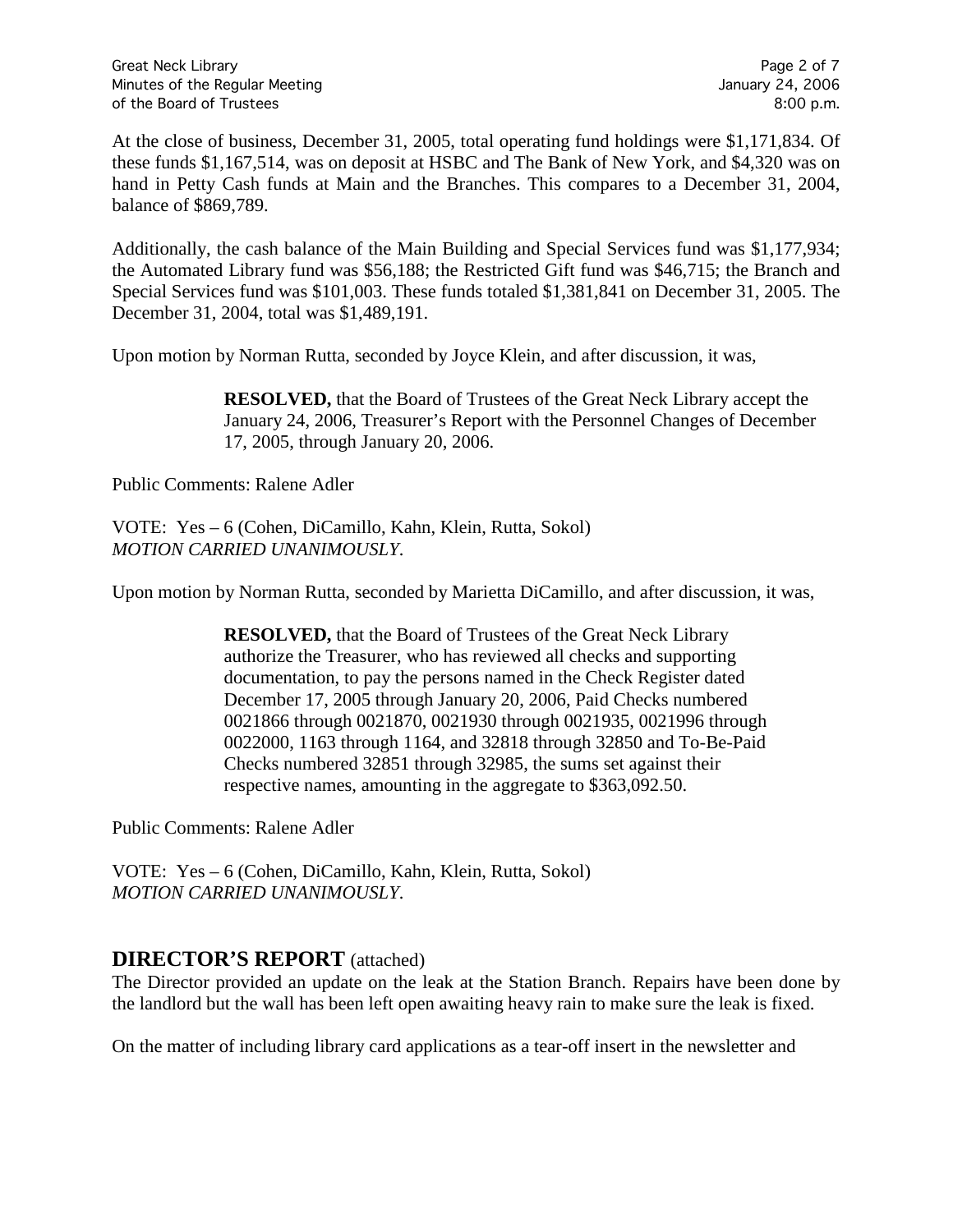mailing library cards, if approved by the Board, this would start with one issue of the newsletter and if the response is good, then it would be repeated in the spring and fall issues. At the outset, people would be asked to mail photocopies of two pieces of identification. The question of the legality of asking people to mail copies of their identification came up. Further discussion was put on hold until the February  $28<sup>th</sup>$  meeting at which time the Director will provide further information.

Public Comments: Alice Nayer, Jo Ann Farley, Jeff Lowenstein, and an unidentified lady

# **OLD BUSINESS**

#### Outdoor Book Drop

Upon motion by Joyce Klein, seconded by Linda Cohen, and after discussion, it was,

**RESOLVED,** that the Board of Trustees of the Great Neck Library take from the table the motion to approve the purchase and installation of an outdoor drive-up book drop at a cost not to exceed \$14,000 to be charged to the Main Building and Special Services fund, pending Town approval.

VOTE:Yes – 6 (Cohen, DiCamillo, Kahn, Klein, Rutta, Sokol) *MOTION CARRIED UNANIMOUSLY.*

Upon motion by Linda Cohen, seconded by Joyce Klein, and after discussion, it was,

**RESOLVED,** that the Board of Trustees of the Great Neck Library approve the purchase and installation of an outdoor drive-up book drop at a cost not to exceed \$14,000 to be charged to the Main Building and Special Services fund, pending Town approval.

One trustee moved for the tabling of this item because the initial scope was developed beyond what was in mind – a single book drop. This should be done as a pilot program, after which a second book drop could be considered if required. The motion was withdrawn until discussion by the other trustees.

Trustee Klein read a statement from Trustee Weidman, who was absent. Some felt that this was out of order for a trustee to have her statement read into the record if that trustee were not in attendance. President Kahn overruled and indicated that a vote statement [amended  $2/28/06$ ] could be taken if the trustees so desired.

Director Nevens reaffirmed that because a slab is needed for the installation of the book drop, a site plan approval is required. If the book drop were to be placed on the south side of the oval, the Town is concerned about traffic backup on to Bayview Avenue. If placed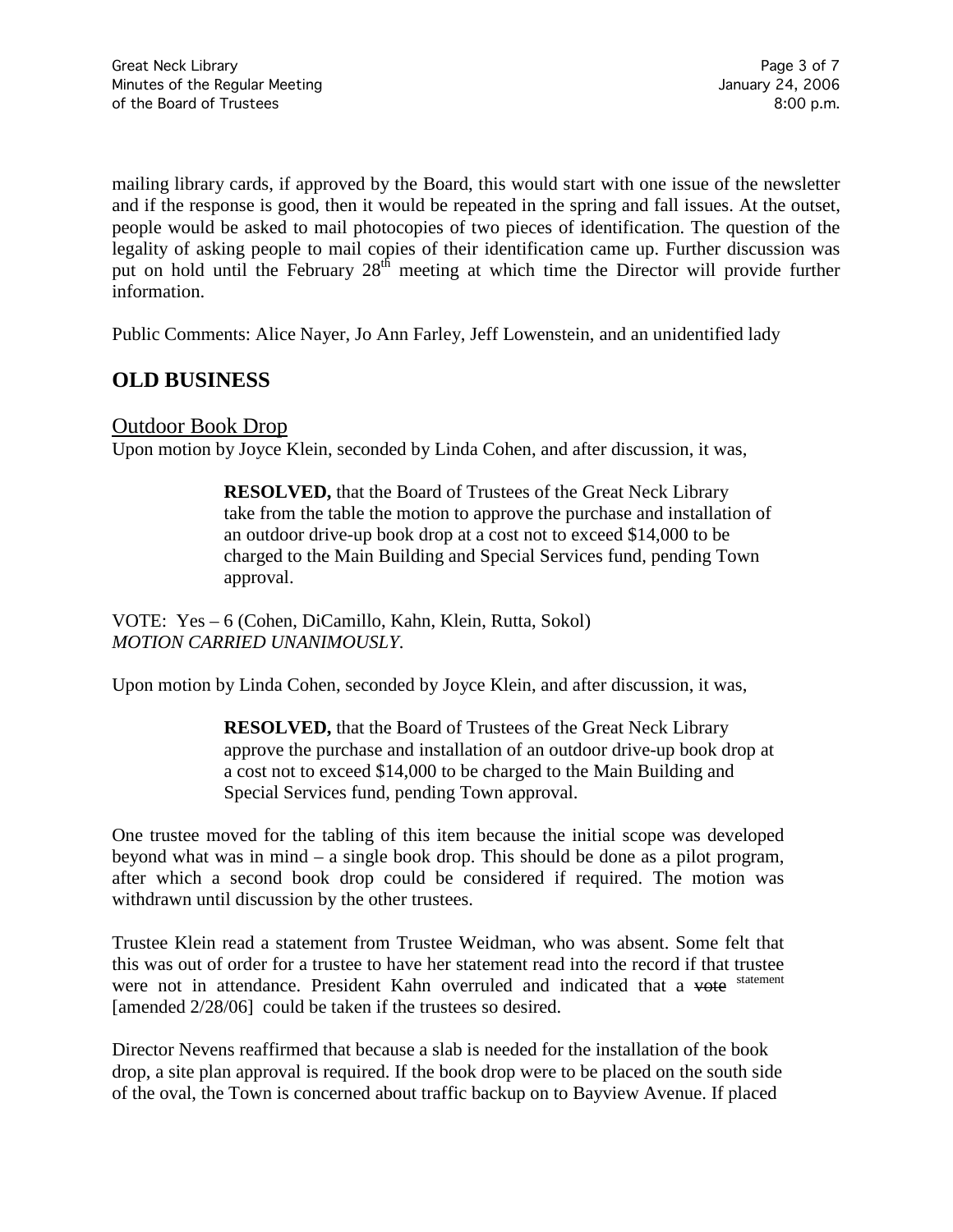on the north side, a permit would not be required. The permit fee would be the same whether one or two book drops were installed. The Director has written the Building Commissioner asking for a possible reduction in the permit fee and is awaiting a response. There were comments ranging from concern about damaged audio-visual materials if one book drop were used to the reduction in front desk staff if the book drops were opened during library hours as well as the installation of a temporary book drop.

Public Comments: William Morrill, Daniel Nachmanoff, Ralene Adler

Upon motion by Norman Rutta, seconded by Marietta DiCamillo, and after discussion, it was,

**RESOLVED,** that the Board of Trustees of the Great Neck Library table the motion to approve the purchase and installation of an outdoor drive-up book drop.

VOTE:Yes – 5 (DiCamillo, Kahn, Klein, Rutta, Sokol); No – 1 (Cohen) *MOTION CARRIED.*

### Reading History

Upon motion by Martin Sokol, seconded by Norman Rutta, and after discussion it was,

**RESOLVED,** that the Great Neck Library Board of Trustees approve the implementation of the Reading History feature of our online system with the provision for a patron to opt in and to include a disclaimer alerting patrons to the possible consequences of selecting this.

Director Nevens, in providing background information, indicated that she had received many phone calls and there were degrees of confusion and implications. The Great Neck Library has a history of confidentiality in protecting its staff and patrons. The latest update to the Library's online catalog provides the ability for individuals to maintain a reading/viewing history of their record. Each individual would have to go into his/her own record and choose to activate this feature. There have been a fair amount of requests for this feature from patrons. Some trustees indicated that this should be an administrative and not a Board decision. The Director explained that this was brought before the Board because the public can challenge this and the matter would then be brought before the Board. Also, Mr. Donald Aronson's letter to the Board regarding this issue was on the agenda of the December 2005 Board meeting. Some members of the audience were opposed while others felt that this would be a good idea. The Library would have a disclaimer in place for those opting in. the Director read a sample disclaimer, and she was instructed to work on a disclaimer.

Public Comments: Jeff Lowenstein, Shirley Siegel, Barbara Zeller, Varda Solomon, Donna Kass, and an unidentified lady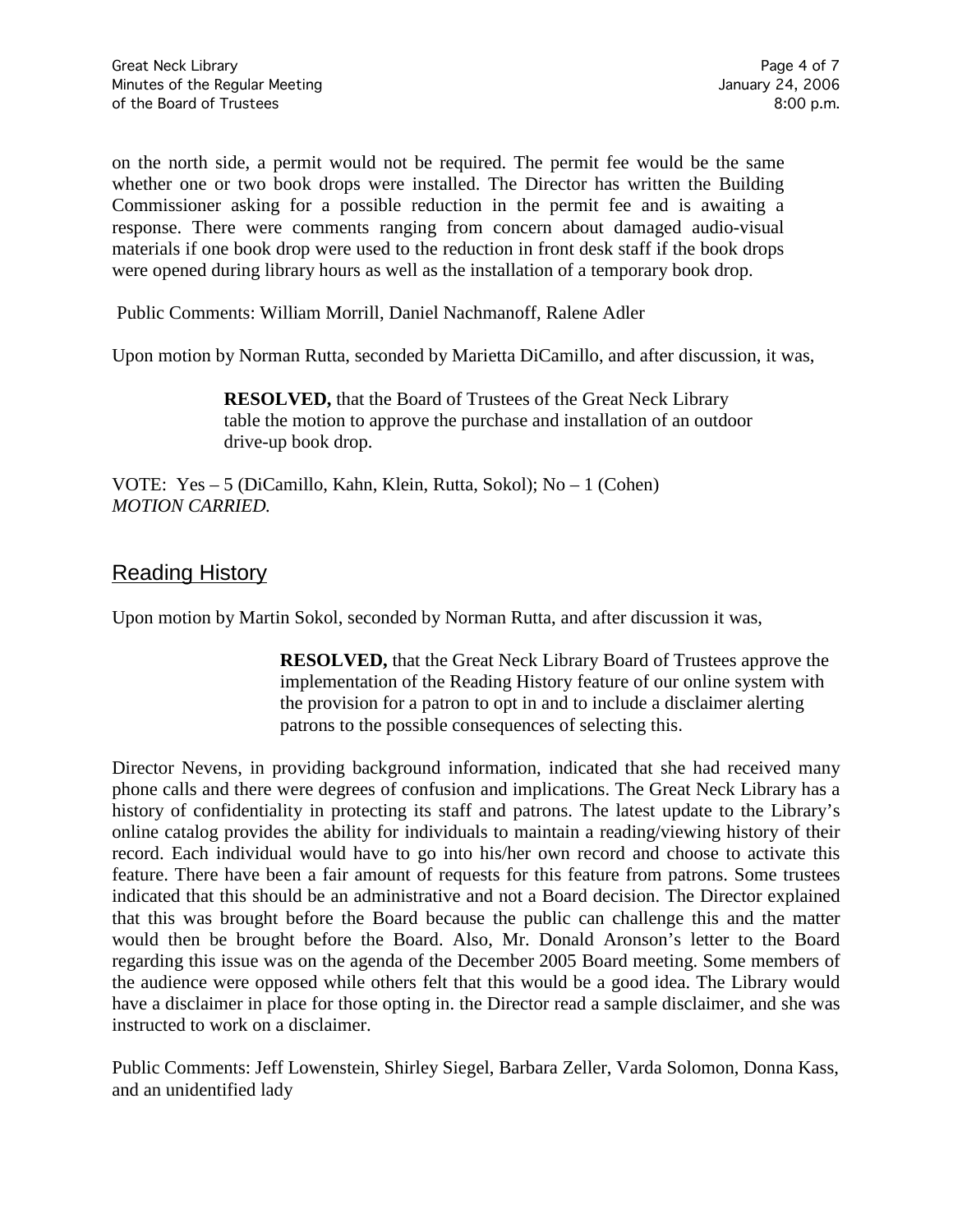VOTE: Yes  $-4$  (Kahn, Klein, Ruta, Sokol); No  $-1$  (Cohen); Abstention  $-$ <sup>1</sup> [amended 2/28/06] (DiCamillo) *MOTION CARRIED*

### **NEW BUSINESS**

#### Proposed Bylaw Change: Association Membership

Upon motion by Linda Cohen, seconded by Marietta DiCamillo, and after discussion, it was,

**RESOLVED,** that Board of Trustees of the Great Neck Library intend to amend the Library's Bylaws to make residents 18 years of age, who are either valid Library card holders or registered voters with the Nassau County Board of Election, members of the Library Association and refer this matter to counsel for wording and/or other comments and concerns.

In addressing the issues stemming from the last Library election, the consensus of the Board at its December 20, 2005 meeting was that by using the Nassau County Board of Elections list and/or having a library card would include most residents. One trustee felt legal opinion was required before voting comfortably. In voting for this motion it was brought out that this would not be fait accompli because the word "intend" was included in the resolution. When asked what other libraries on Long Island were doing, the Director indicated that association libraries were polled: four libraries use "live in district" and four use voter registration list.

Public Comments: William Morrill

VOTE:Yes – 5 (Cohen, Kahn, Klein, Rutta, Sokol); Abstention – 1 (DiCamillo) *MOTION CARRIED.*

#### Board Committee Appointments

**Branch Main Building Policy and Bylaws** Marietta DiCamillo, Chair Linda Cohen, Chair Linda Cohen David Kahn Marietta DiCamillo David Kahn Joyce Klein **David Kahn** Norman Rutta Norman Rutta **Martin Sokol Bette Weidman, Chair** Bokol Bette Weidman, Chair

**Finance** Personnel Linda Cohen David Kahn Marietta DiCamillo Joyce Klein, Chair David Kahn Martin Sokol Norman Rutta, Chair **Bette Weidman**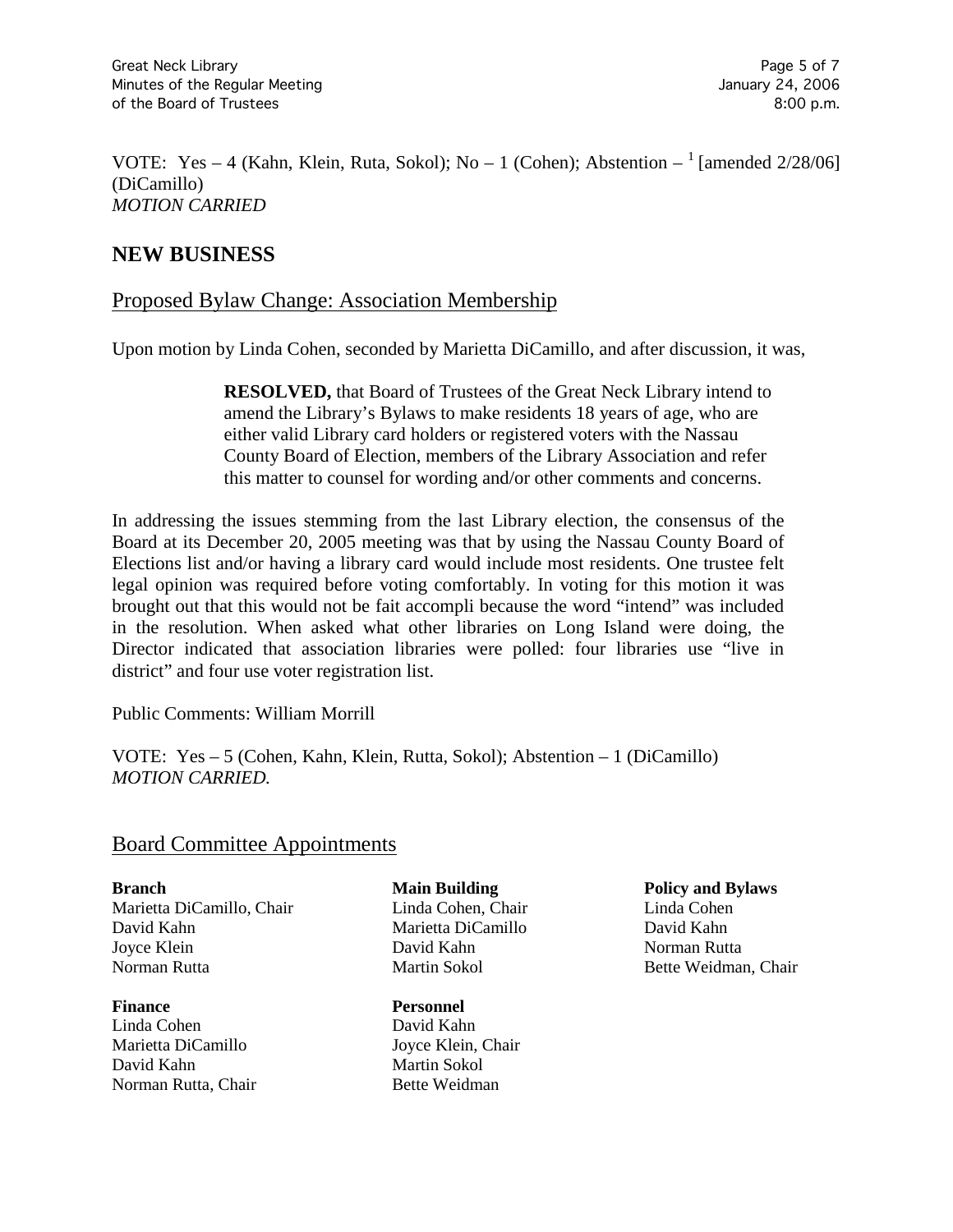The Board was asked that meetings of the Great Neck Library's Persian Committee be posted and open to the public and that a Board Committee liaison be present at these meetings (reference made to Board Policy Manual). The Director explained that the Persian Committee makes recommendation to the Library, as well as the Park District, on Persian programs for the Great Neck community at large. The meetings of the Persian Committee were held offsite. President Kahn will take this into consideration and advise the Board accordingly.

Public Comments: Ralene Adler

#### Innovative Meeting

Upon motion by Linda Cohen, seconded by Marietta DiCamillo, and after discussion, it was,

**RESOLVED,** that the Board of Trustees of the Great Neck Library authorize the attendance of one member of the professional staff at the Innovative Users Group Conference to be held in Denver, from May 19– May 23, 2006, at a cost not to exceed \$1657 to be charged to the Travel/Conference line of the operating budget.

VOTE:Yes – 6 (Cohen, DiCamillo, Kahn, Klein, Rutta, Sokol) *MOTION CARRIED UNANIMOUSLY.*

#### Workers' Compensation Renewal

Upon motion by Joyce Klein, seconded by Marietta DiCamillo, and after discussion, it was,

**RESOLVED,** that the Board of Trustees of the Great Neck Library authorize the renewal of the Republic Franklin Insurance Company Workers' Compensation Policy for calendar year 2006 as proposed by Sterling and Sterling, at a gross premium of \$40,834 to be charged to the Workers Compensation budget line.

VOTE:Yes – 6 (Cohen, DiCamillo, Kahn, Klein, Rutta, Sokol) *MOTION CARRIED UNANIMOUSLY.*

### **CORRESPONDENCE**

Rabbi Tracy Klirs was not present to speak to letter of December 21, 2005.